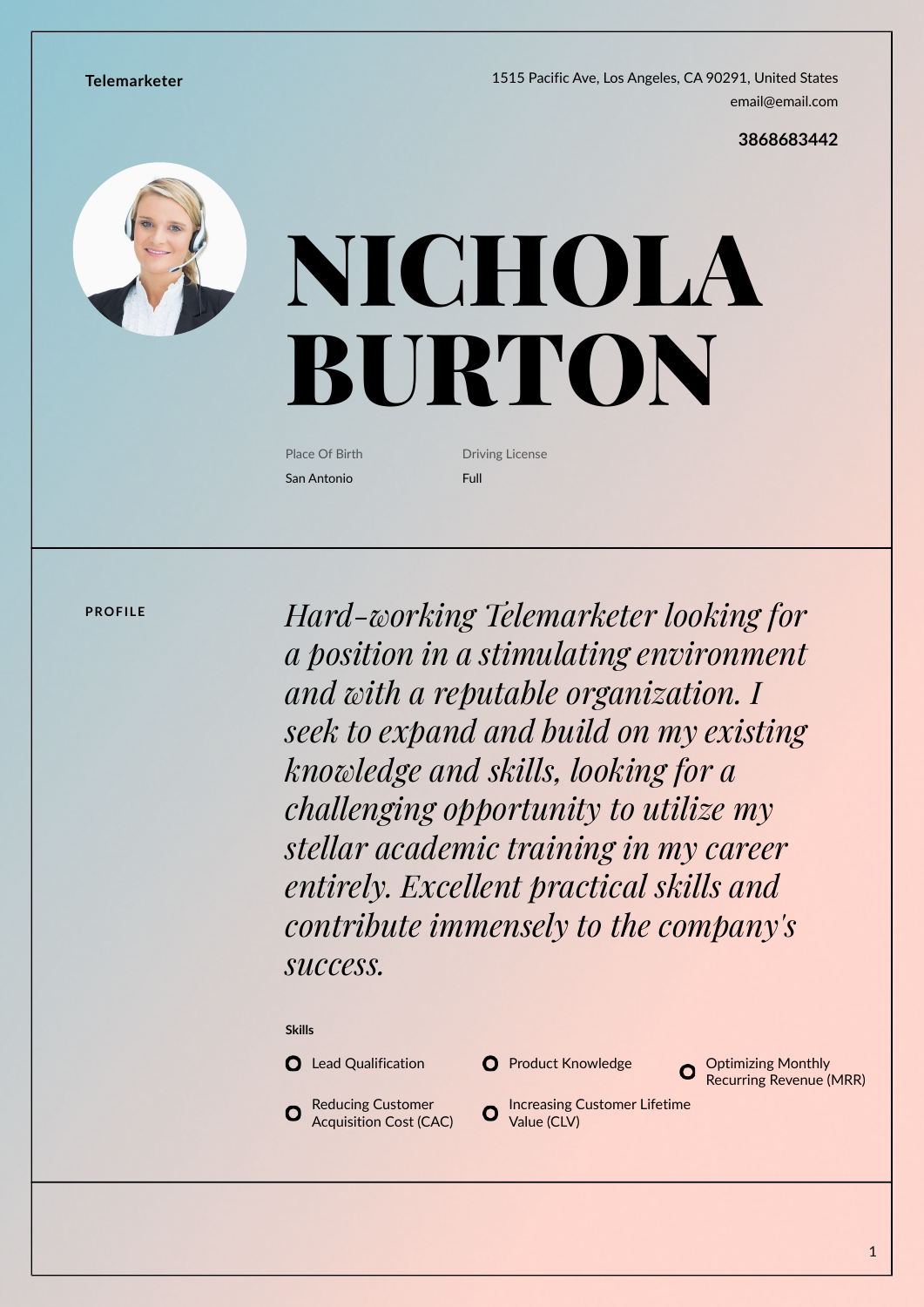**E M P LOY M E N T** 

### **HISTORY CONNEIL CONNEIL TREADULER TELEMPLOTMENT**

January 2020 — May 2021

*Cold calling into universities and colleges to make appointments and arrange meetings for the Sales Associates. Give support to the sales team and help with market research ideas and plans, assist the sales team by qualifying leads.*

- On a full-time basis, working with the Sales team all Connected Sales Reps and Account Executives – in developing strategies, writing targeted messages, and planning territory calling. Assisted in reaching integration and help with executing goals.
- Answering incoming calls from prospective clients, giving advice and information, work on a rotation schedule.
- Familiarized and educated me with all the packages and plans the company offered.
- Used a prepared script, which I formulated, when speaking to customers and doing my best to influence them to make appointments with our Sales Team.
- Strict follower of company guidelines and rules when it comes to soliciting.

#### **Telemarketer at Imagine Events, Seattle**

January 2012 — January 2019

*Tasked with researching social media and web searches (LinkedIn, Instagram, Facebook, Google) to identify prospective clients and possible invitees to events. Manage to create opportunities to cross-sell across our events portfolio, actively encouraging and selling group booking deals.*

- Building and maintaining relationships with our key clients and regular clients booking events.
- Kept strict updates on records, contacting clients to ensure new information is recorded and kept up to date.
- Responsible for leads for specific events, for instance, researching social media and company profiles to generate lists.
- Handled all queries for events as and when required
- Regular feedback sessions with the marketing team, giving information on the number of calls, pending bookings, and hot leads and conveying any objections.
- Communicated with confirmed attendees, giving event logistics, times, dates, places, etc.
- Built excellent sales skills, especially in the event and conference market.

## **E D U C AT I O N Bachelor of Science in Retail and Sales Management, Bachelor of Science in Retail and Sales Management, George State University College of Business, Arlington**

January 2020 — May 2021